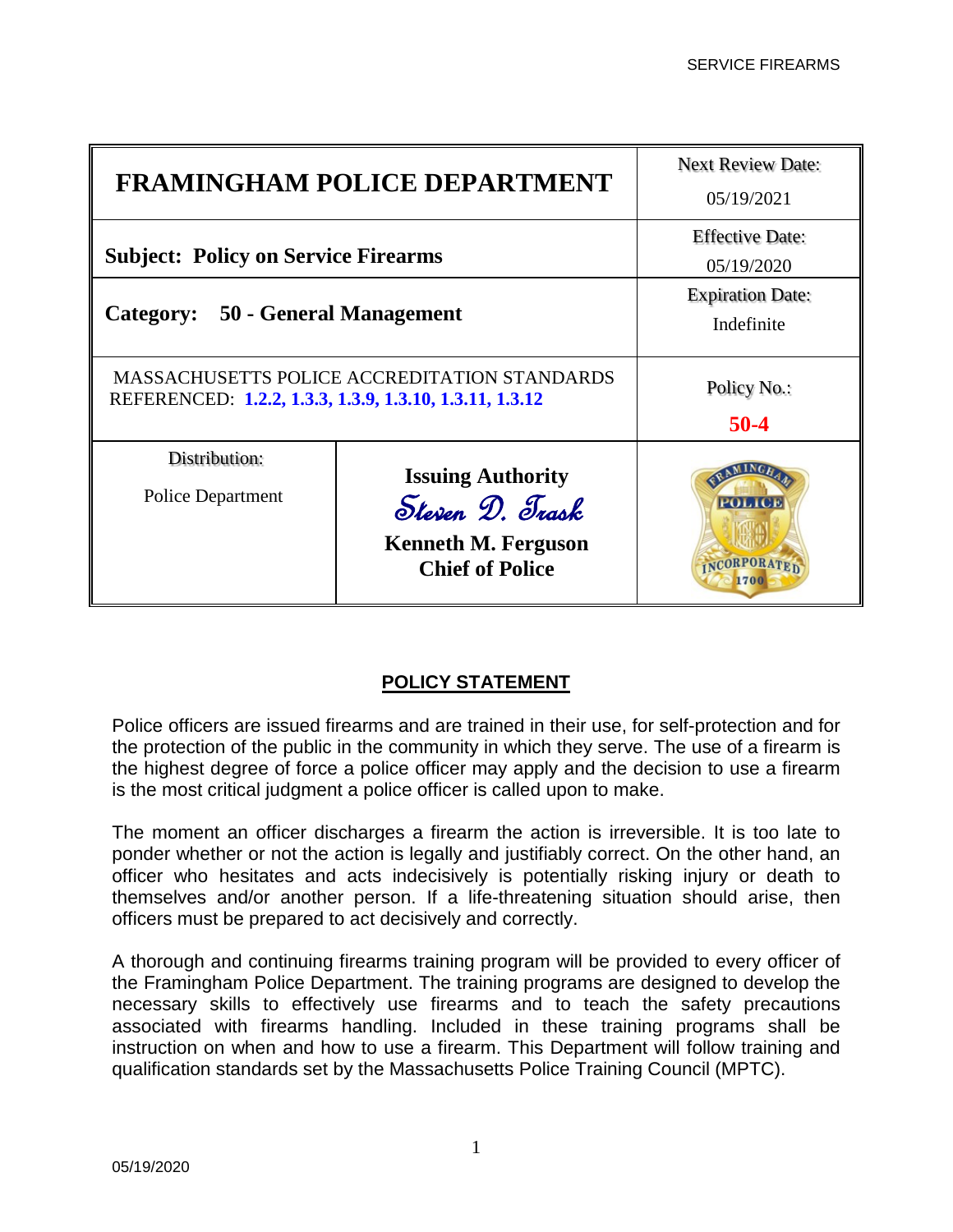Framingham Police Officers may be issued, or authorized to carry specific firearms. Strict criteria shall be adhered to when determining the types of firearms and ammunition officers will be permitted to use while performing law enforcement activities.

It is the policy of the Framingham Police Department that officers shall only utilize firearms that have been approved for use, are mechanically sound and are properly maintained.

## **DEFINITIONS**

**Service Firearm:** any firearm issued or authorized by the Department for regularly assigned duties. Sworn police officers may carry service firearms at any time, whether on or off duty, unless an officer is specifically prohibited from carrying firearms.

I. Service Firearms

Officer who perform line patrol and supervisory functions, including patrol supervisors and shift commanders, shall be issued a Glock Model 21 4th Generation Semi-Automatic Firearm with "night sights" and 3 magazines having a capacity of 13 rounds of .45 ACP ammunition.

Officers who regularly perform non-patrol duties, such as those who perform administrative, prosecutorial, and investigative functions shall be issued either a Glock Model 21 4th Generation Semi-Automatic Firearm with "night sights" and 3 magazines having a capacity of 13 rounds or a Glock Model 30 4th Generation Semi-Automatic Firearms with "night sights" and 3 magazines having a capacity of 10 or 13 rounds of .45 ACP ammunition.

The Chief of Police may authorize officers having special assignments or duties to carry firearms / holsters other than those listed herein. Such authorization shall be in writing.

No member of this Department will be authorized to carry a service firearm until [s]he has:

- 1. Been issued a copy and has received training on this policy and the Departments Use of Force Policy;
- 2. Acknowledges in writing that he/she understands this policy and the Use of Force Policy;
- 3. Qualifies with the service firearm as specified herein with FPD instructor;
- 4. Has the service firearm inspected as specified herein.

## II. Holsters

The service firearm shall only be carried in the following approved holsters: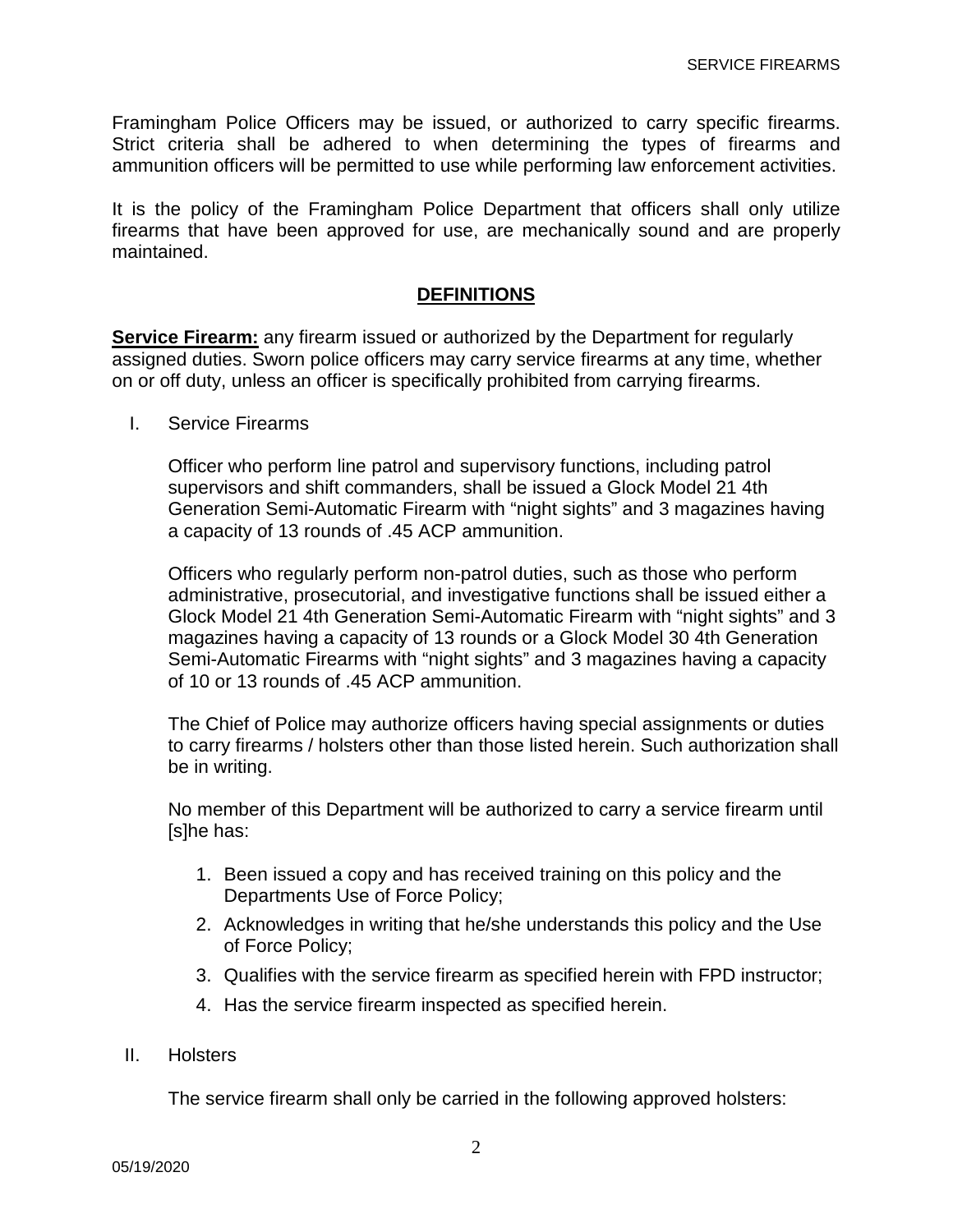Uniformed Patrol:

A. Safariland – 6360

Plain Clothes

- A. Safariland ALS 6378 level 2
- B. Safariland STX 5198 plain paddle
- C. Bianchi Model 82 carry lock holster

The Chief of Police may authorize officers having special assignments or duties to carry firearms / holsters other than those listed herein. Such authorization shall be in writing.

## III. Off Duty Firearms

Officers are authorized to use and carry service firearms to take unanticipated action as police officers while off-duty. Officers using service firearms to take such off-duty action may be indemnified by the Town of Framingham.

IV. Ammunition

While on-duty, or taking off-duty action as a police officer, no officer may carry or use ammunition in his Department issued firearm that has not been approved by the Chief of Police.

A. Officers are authorized to carry and use the following ammunition for onduty use and for off-duty use when taking police action:

Federal .45 ACP 230 grain Tactical HST HP+P, Part Number: P45HST1, or other similar type ammunition issued by the Department.

B. Officers are authorized to carry and use the following ammunition for target practice with the service firearm:

CCI Speer .45 ACP 155 grain Frangible Lead Free, Part Number: 53395, or other similar type ammunition used only for training when primary training ammunition is not available.

- V. License to Carry Firearms
	- A. All officers must hold a valid Class "A" unrestricted License to Carry Firearms.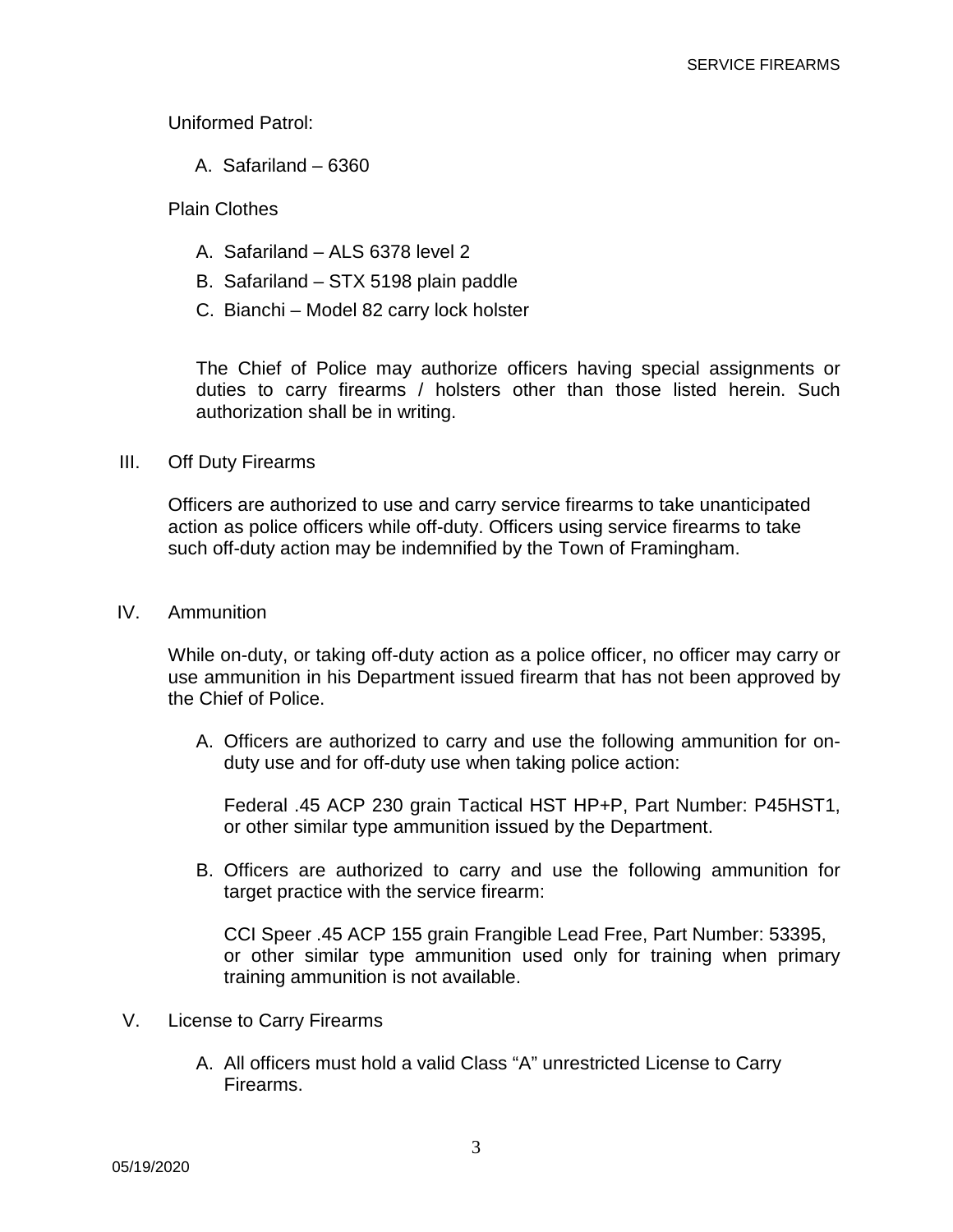- B. Officers must renew this license as necessary.
- C. Officers must not be legally prohibited from possessing or carrying firearms, or holding the above-mentioned license, by either state or federal law.
- D. If an officer becomes legally disqualified from possessing a firearm or license to carry, by virtue of an abuse prevention order or any other means, he or she shall immediately notify the on-duty commanding officer. He or she shall comply with any lawful request from another law enforcement agency, relating to the surrender of any service firearm.
- E. Should any situation, event, or condition arise which affects an officer's ability, fitness, or suitability to safely carry or possess a firearm, the officer must immediately report such situation to the on-duty commanding officer. When necessary, the commanding officer will make arrangements to have service firearm(s) secured.
- VI. Firearms Qualification & Training
	- A. Every officer must train and qualify with his or her service firearm when initially issued and at least annually. Officers should also attend tactical / situation based training at least annually on a separate training date.
	- B. Officers must demonstrate proficiency in accuracy, tactical loading, reloading, clearing of malfunctions, safe gun handling, care, and cleaning of the firearms.
	- C. To the fullest extent possible, the Department will provide low light training, stress training, and proper use of force decision-making training, including continuous threat assessment techniques, in the both initial and in-service firearms training programs.
	- D. The Massachusetts Police Training Committee (MPTC) requires that officers handle their issued service firearm and any other firearms they may use multiple times per year for familiarization and training.
	- E. Firearm instructors will critically observe students and provide corrective instruction regarding deficient firearm techniques and failure to utilize safe gun handling procedures at all times. Instructors will discuss the proper handling, storage, and safety of service firearms.
	- F. The Firearms Qualification Course shall be the course approved by the MPTC. Each officer will be expected to achieve a skill level currently required by the MPTC.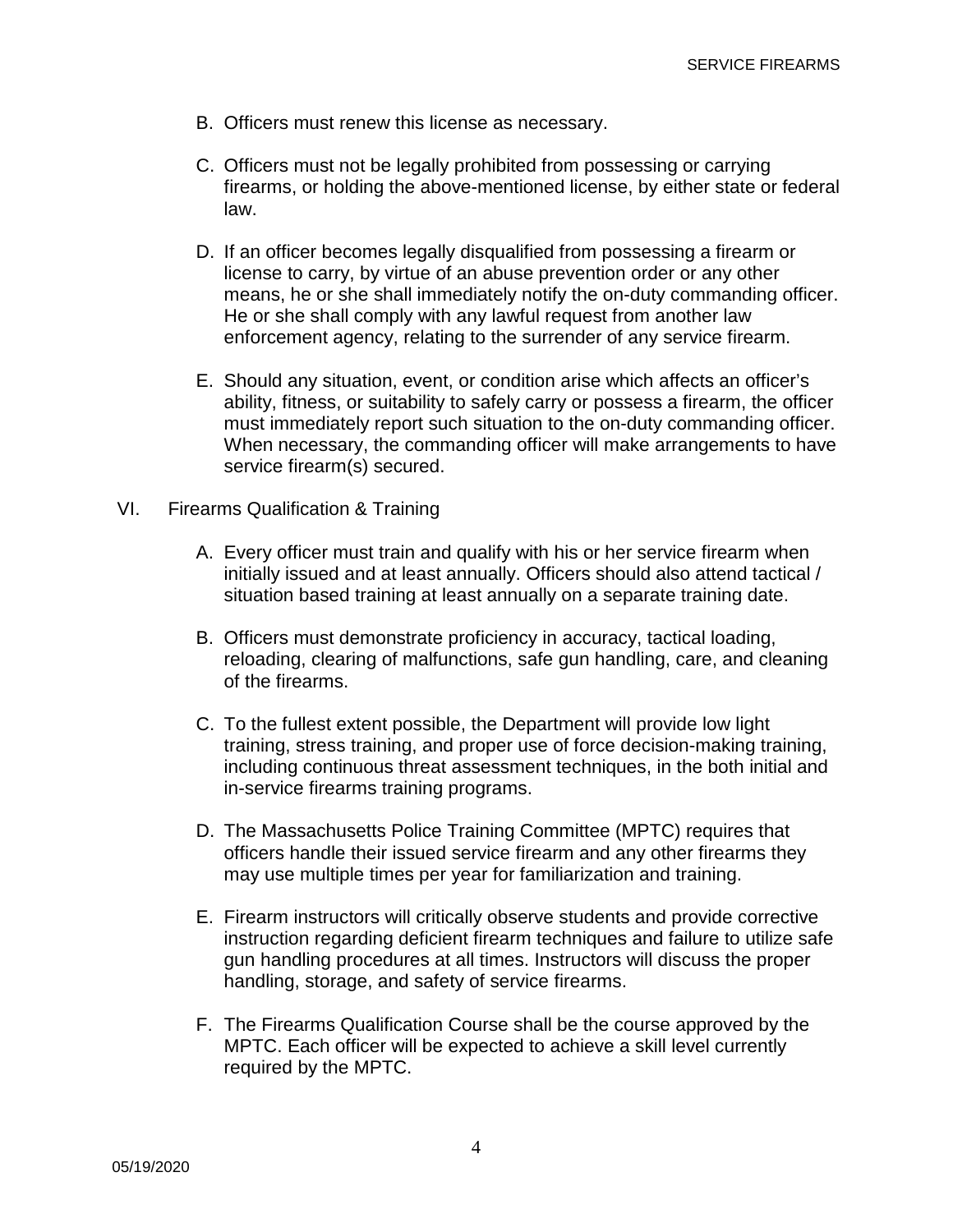- G. Qualification shall take place at an approved range under the direction and supervision of a MPTC Certified Framingham Police Firearms Instructor.
- H. Officers who fail to qualify shall immediately relinquish service firearms on which they failed to qualify. Those officers who still fail to qualify after remedial training within a reasonable time shall be subject to disciplinary action, up to and including termination of employment.
- I. Officers failing to qualify with a service firearm will lose the authorization to carry the firearm, except for target practice, until a passing qualification score is achieved.
- J. No officer who fails to qualify shall be authorized to perform a line patrol or investigative function, or work details, until he or she has achieved a passing qualification score.
- K. All officers who return long-term absences or unarmed status shall complete and satisfactorily pass firearm training and qualification before such personnel are permitted to carry and use service firearms.
- L. All newly appointed Officers must train and qualify with the weapon issued to them upon appointment, and prior to operational status. This training and qualification will be conducted by current certified Firearms Instructor(s) Assigned to the Framingham Police Department's Firearms Training Unit.
- VII. Firearm Rules and Regulations
	- A. All officers are responsible for the care, cleaning and security of weapons issued to them. Officers must keep service firearms clean and fully serviceable at all times. Each officer is responsible for cleaning his or her service firearm, as soon as practical after the firearm has been fired, and periodically as needed. All cleaning materials shall be authorized by the Department.
	- B. Each officer is responsible for notifying a Department Armorer if he or she determines that his or her firearm is not working properly or in need of repair.
	- C. Only a certified Department armorer may alter or modify any department issued firearm, ammunition magazine or holster and only with the express permission of the Chief of Police.
	- D. Service firearms shall be carried with the capacity number of rounds in the magazine and one round in the chamber.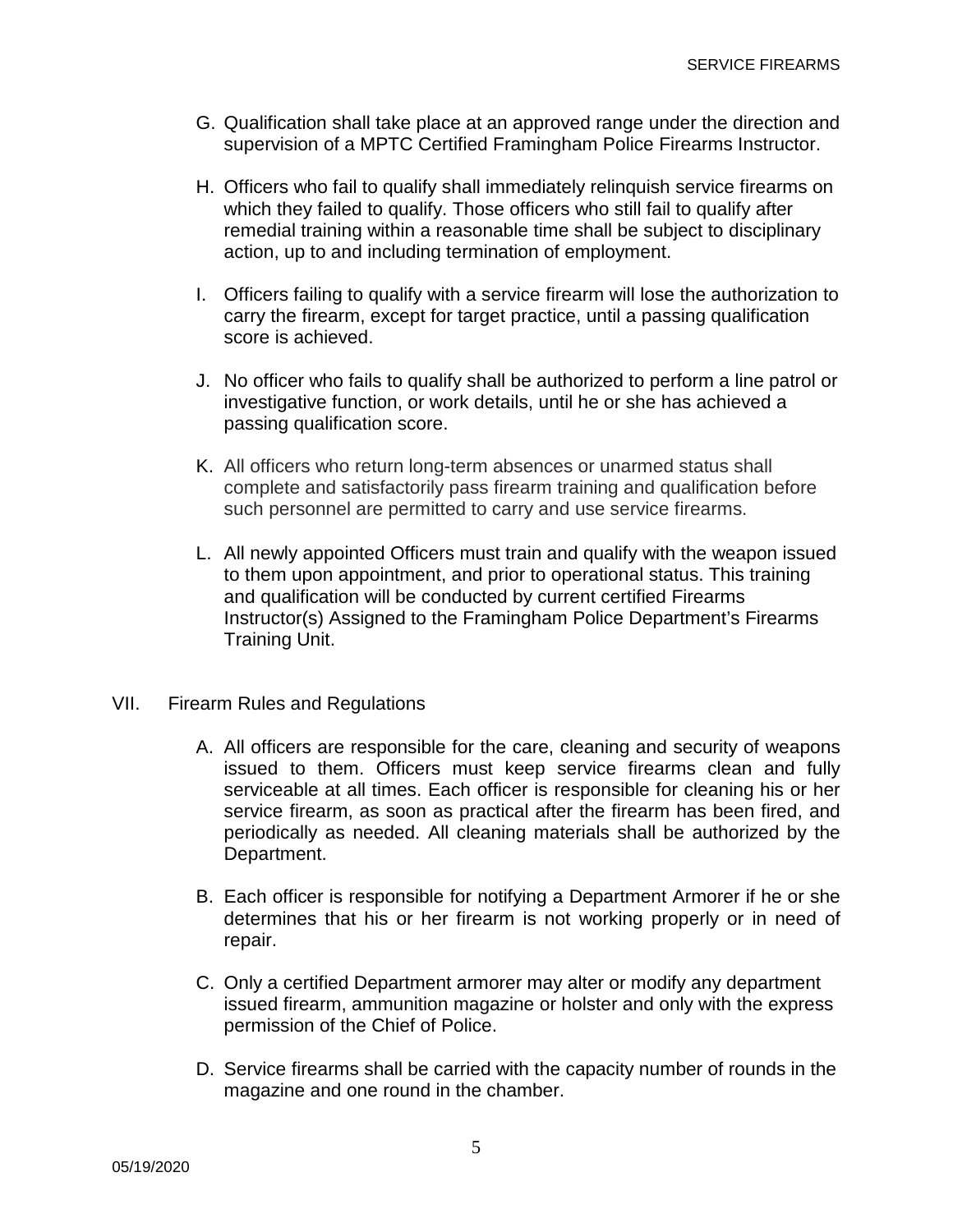- E. All officers will be responsible for the security, proper handling, and safe storage of firearms at all times. In accordance with G.L. c. 140 § 131L, whenever a firearm is not under an officer's direct control, it must be properly secured to prevent accidents or unauthorized handling.
- F. Upon the discharge (at other than approved shooting range or training facility for the purpose of practice), loss, theft, surrender, damage, destruction, of a service firearm or weapon, the officer involved must immediately notify the on-duty commanding officer of the occurrence of such an event.
- G. Accurate and complete records of all service firearms shall be maintained. Said records shall include the make, model, serial number, condition, officer to whom firearm was issued, and authorized modifications.
- H. No officer is allowed to carry or use a service firearm when the officer anticipates the use of or is under the influence of potentially mind-altering chemicals including alcohol, prescription drugs, or like substances. Consumption of alcohol while armed is not permitted.
- I. The authority to carry or possess service firearms and other issued weapons is immediately revoked upon an officer's suspension, discharge, termination, or placement on administrative leave.
- J. When carrying service firearms off-duty, officers must carry a badge, police identification card, and license to carry firearms.
- K. Except for demonstration purposes at the Police Department's firearms range, officers shall not allow any non-police personnel to carry, shoot, or possess any service firearms or weapons.
- L. Officers shall carry service firearms only in Department approved modern holsters of safe construction, and in good repair, so as to maintain control over the handgun and prevent its loss or accidental discharge.
- M. On-duty officers shall only carry service firearms and magazines in the holsters and holders which have been approved by the Chief of Police.
- N. Service firearms shall be surrendered immediately to Framingham Police Firearms instructor(s), or supervisors upon demand.
- VIII. Weapon Handling

Officers shall: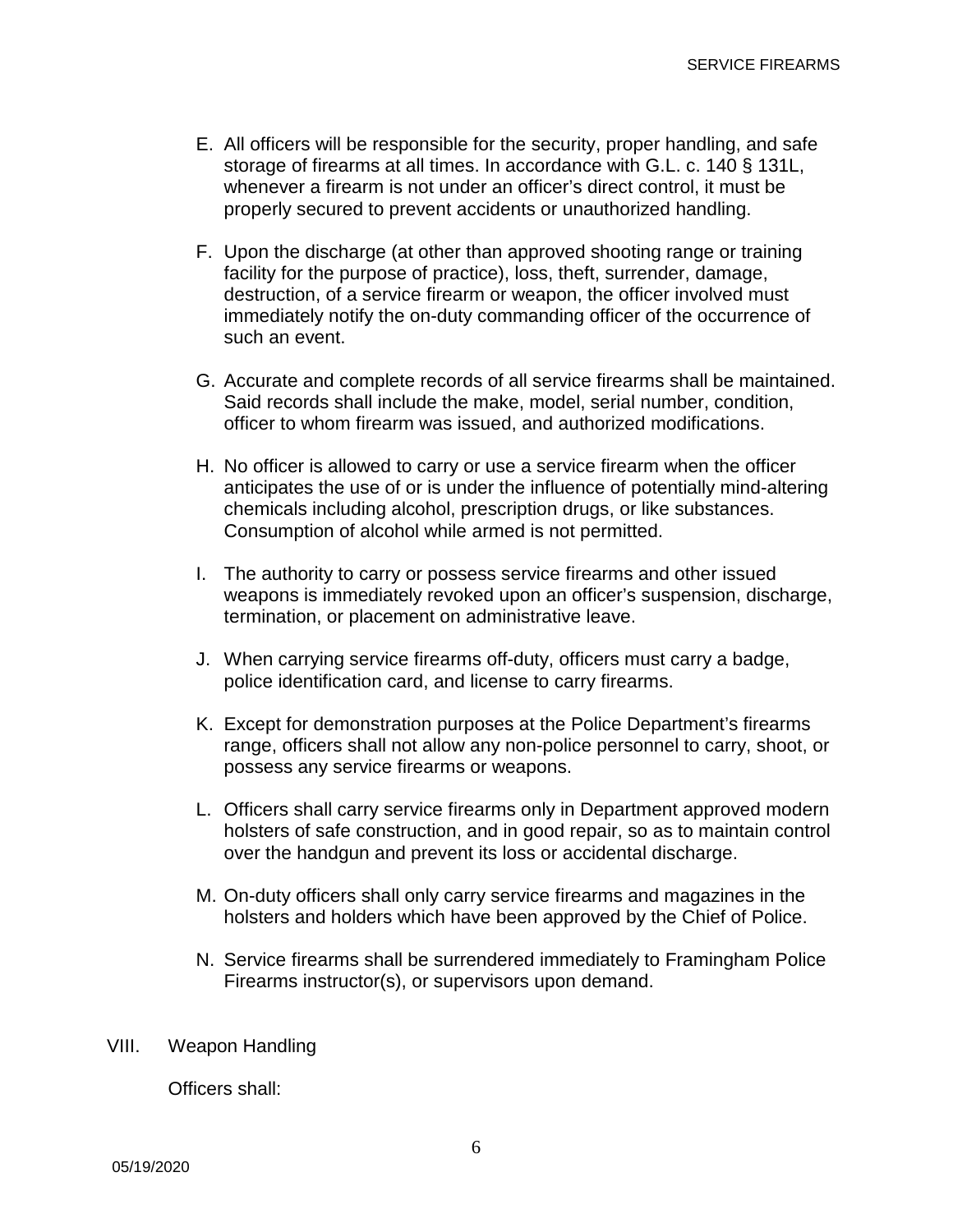- A. Handle all weapons in accordance to their training;
- B. Treat all firearms and lethal weapons as loaded, until the officer personally confirms otherwise;
- C.When discharging a firearm, exercise due care for the safety of persons and property in the area and shall fire only when reasonably certain that there is no substantial risk to bystanders.
- D.Keep their finger outside of the trigger guard until ready to engage and fire on a target.
- IX. Weapon Maintenance & Field stripping
	- A. In the event a semi-automatic pistol is to be examined, inspected, handled, or cleaned, it first must be made safe in the following manner:
		- 1. Keep firearm pointed in a safe direction with the finger off the trigger;
		- 2. Remove the source of ammunition (magazine);
		- 3. Eject round in the chamber by cycling the slide;
		- 4. Cycle the slide repeatedly (at least three (3) times) to ensure that cartridges are not being ejected. If cartridges are ejected, remove the magazine and repeat procedure until no cartridges are ejected;
		- 5. Lock the slide to the rear;
		- 6. Physically and visually inspect the weapon for an empty chamber;
		- 7. Once you are completely certain that the weapon is empty and clear, you may examine, inspect, and/or fieldstrip the weapon.
	- B. Officers shall report and explain any weapon malfunction to a department armorer.
	- C. Service firearms which become broken, defective, and/or unserviceable will be immediately removed from service and replaced. The armorer will maintain records of such removal and replacement.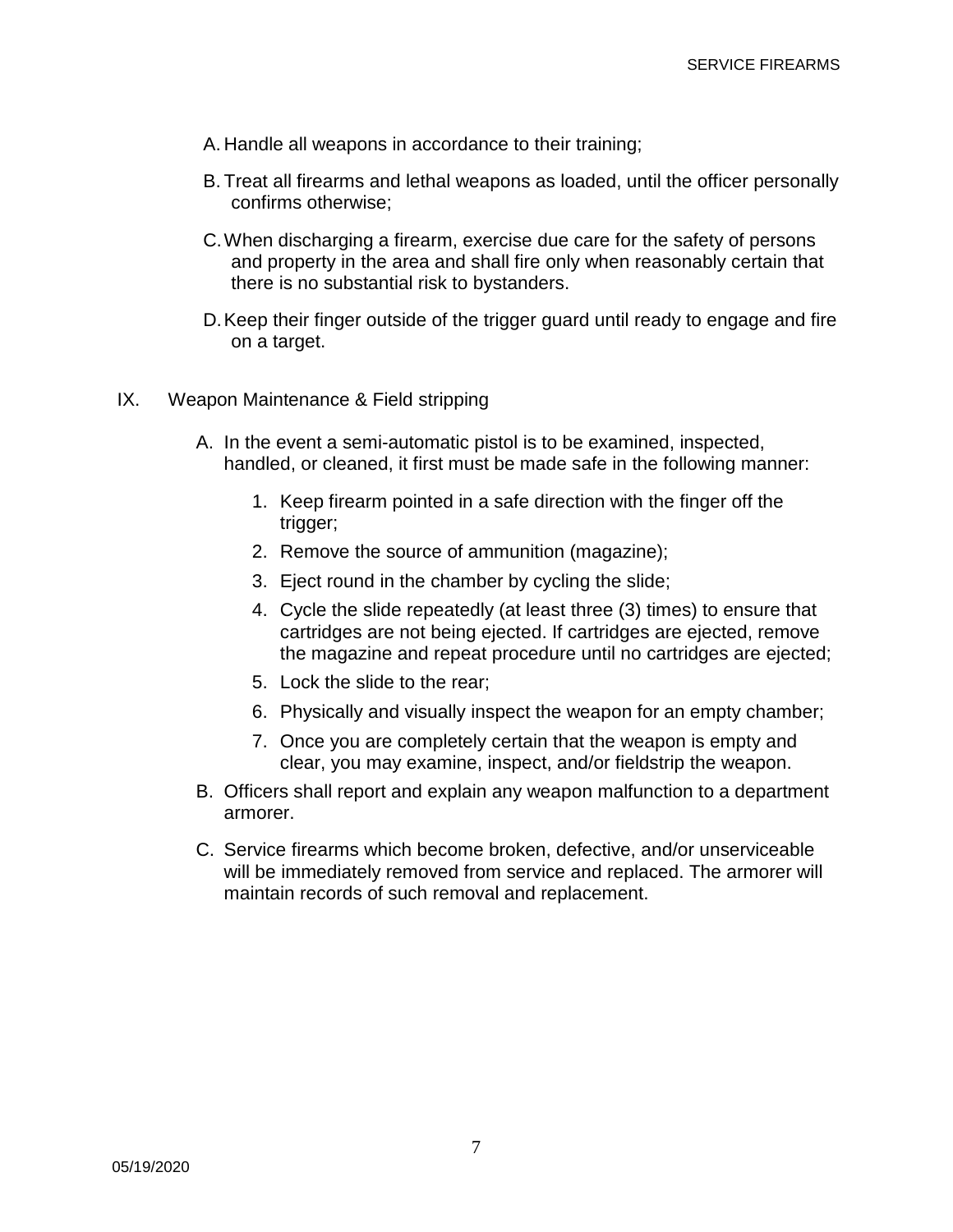- X. Service Weapon Inspections
	- A. Firearm inspections may only be conducted at locations equipped with either a clearing barrel, bullet trap, or at an approved range. Such inspections shall be conducted by current / certified Framingham Police Firearms Instructor(s) currently assigned to the Firearms Training Unit.
	- B. All inspections of service firearms shall be documented by the FPD Firearms Instructor conducting the inspection. Documentation shall include, at minimum, the date of the inspection, serial number of the firearm, name of the officer carrying the firearm, name of the inspector, condition of the firearm, and results of the inspection. Firearms shall be inspected prior to issuance and periodically as specified herein.
	- C. Only certified FPD Firearms Instructors assigned to the Framingham Police Firearms Training Unit are authorized to make scheduled and unannounced inspections of service firearms.
	- D. Training and Qualification shall include a documented inspection of any weapon used by the officer to ensure that it is in good working condition. All weapons must be inspected and approved by a department's Firearms instructor or Armorer specific to that weapon, satisfactory to the Chief of Police. Firearms or other weapons found by such instructor or Armorer to be unsafe may not be used and will be immediately taken out of service for repairs/replacement. A temporary weapon (of same make, model, caliber) will be issued while repairs are made.
	- E. In addition to the above inspections, all issued service weapons shall undergo a documented inspection at least every ninety (90) days by a member of the department's Firearms Training Unit.
- XI. Service Weapon Record Keeping
	- A. The armorer shall maintain accurate and up to date inventory control records of all service weapons owned by the Department, whether issued to agency personnel or not. At minimum, said records will contain serial number, name of person assigned the weapon, condition, dates, location of un-issued weapons, and repair history.
- XII. Specialized weapons and ammunition

Colt/M4,M16A1 .223 cal Hornady Tap or Federal Hi-Shock Tactical Benelli M4 12 gauge Federal 1oz Rifled Slug, Federal 00 Buckshot Ruger 10-22, Marlin 100G, Winchester 22 cal Winchester rounds Smith & Wesson Airlite 38, 158 Gr. Winchester SPL +P